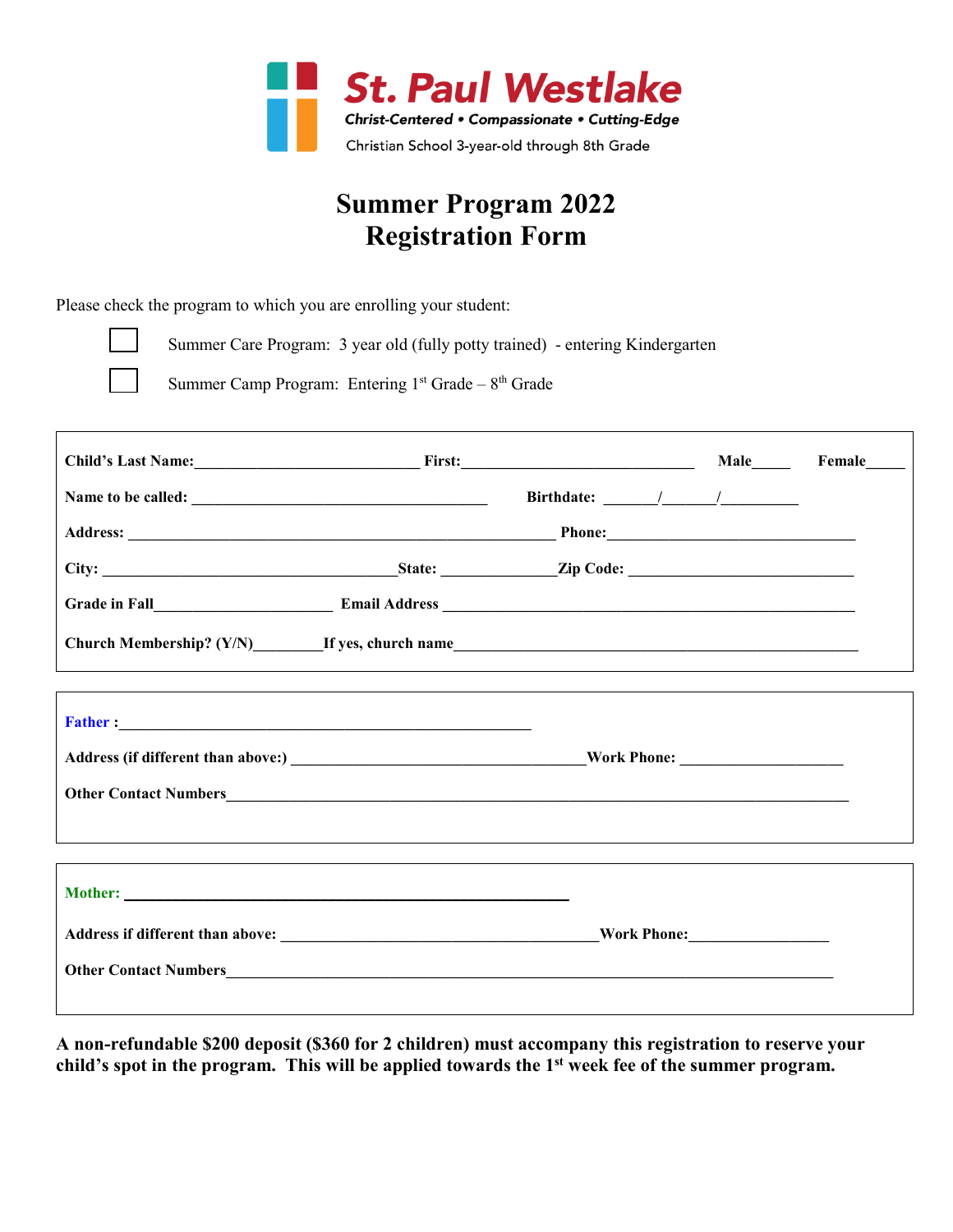

## **ST. PAUL LUTHERAN SUMMER PROGRAM EMERGENCY AUTHORIZATION FORM 2022**

**Child Name: \_\_\_\_\_\_\_\_\_\_\_\_\_\_\_\_\_\_\_\_\_\_\_\_\_\_\_\_\_\_\_\_\_\_\_\_\_\_\_\_\_\_\_\_\_\_\_ Grade (22-23): \_\_\_\_\_\_\_\_\_\_\_\_\_\_\_\_\_\_\_**

Please provide a phone number where a parent or guardian can be reached during camp hours. Please list the primary phone number to reach in case of emergency first. Then list (if applicable) a secondary phone number.

### **Primary Parent / Guardian**

| First Name: Last Name:                                                                                                                                                                                          | <u> 1990 - Johann Barbara, martin amerikan ba</u> |   | <b>DOB:</b> $\frac{1}{2}$ |
|-----------------------------------------------------------------------------------------------------------------------------------------------------------------------------------------------------------------|---------------------------------------------------|---|---------------------------|
|                                                                                                                                                                                                                 |                                                   |   |                           |
|                                                                                                                                                                                                                 |                                                   |   |                           |
|                                                                                                                                                                                                                 |                                                   |   |                           |
|                                                                                                                                                                                                                 |                                                   | N |                           |
| <b>Secondary Parent / Guardian</b>                                                                                                                                                                              |                                                   |   |                           |
|                                                                                                                                                                                                                 |                                                   |   |                           |
|                                                                                                                                                                                                                 |                                                   |   |                           |
|                                                                                                                                                                                                                 |                                                   |   |                           |
|                                                                                                                                                                                                                 |                                                   |   |                           |
|                                                                                                                                                                                                                 |                                                   | N |                           |
| <b>Other Emergency Contact (if applicable)</b><br>First Name: $\begin{array}{c c} \text{First Name:} \end{array}$ Last Name: $\begin{array}{c c} \text{DOB:} \end{array}$ DOB: $\begin{array}{c c} \end{array}$ |                                                   |   |                           |
|                                                                                                                                                                                                                 |                                                   |   |                           |
|                                                                                                                                                                                                                 |                                                   |   |                           |
|                                                                                                                                                                                                                 |                                                   |   |                           |
| Relationship to Child: New York Child: New York Child:                                                                                                                                                          | Allowed to Pickup? Y                              | N |                           |
|                                                                                                                                                                                                                 |                                                   |   |                           |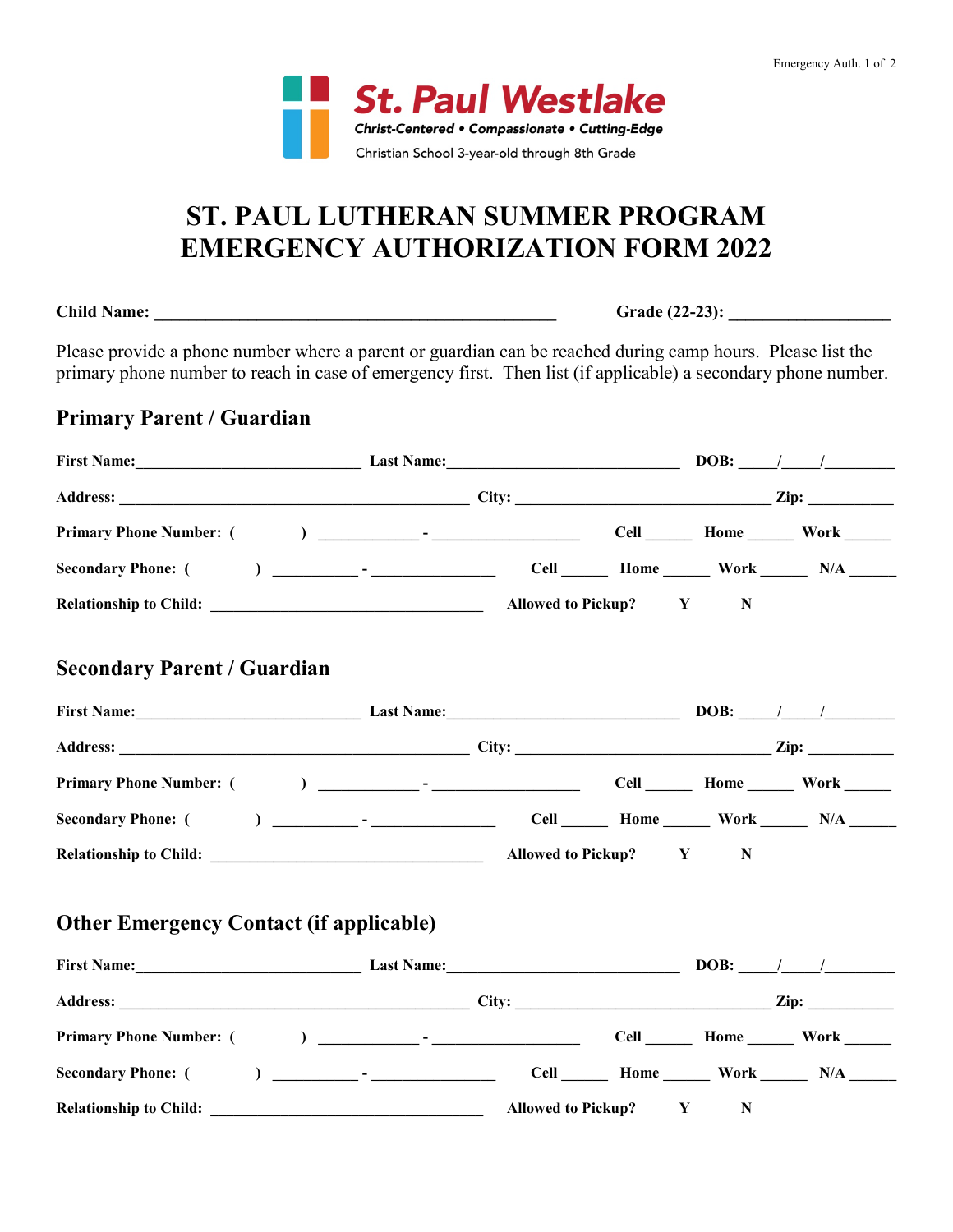**HEALTH INFORMATION – please provide information (allergies, physical conditions, medications, etc.) that would be important for Summer Program Staff to know about your child.**

**\_\_\_\_\_\_\_\_\_\_\_\_\_\_\_\_\_\_\_\_\_\_\_\_\_\_\_\_\_\_\_\_\_\_\_\_\_\_\_\_\_\_\_\_\_\_\_\_\_\_\_\_\_\_\_\_\_\_\_\_\_\_\_\_\_\_\_\_\_\_\_\_\_\_\_\_\_\_\_\_\_\_\_\_\_\_\_\_\_\_**

**\_\_\_\_\_\_\_\_\_\_\_\_\_\_\_\_\_\_\_\_\_\_\_\_\_\_\_\_\_\_\_\_\_\_\_\_\_\_\_\_\_\_\_\_\_\_\_\_\_\_\_\_\_\_\_\_\_\_\_\_\_\_\_\_\_\_\_\_\_\_\_\_\_\_\_\_\_\_\_\_\_\_\_\_\_\_\_\_\_\_**

#### **MEDICAL CONTACTS – please complete contact information for your child.**

| Preferred Physician  | Phone #  |
|----------------------|----------|
|                      |          |
|                      |          |
| Preferred Dentist    | Phone #  |
|                      |          |
|                      |          |
| Preferred Hospital** | Location |
|                      |          |
|                      |          |

\*\*In the event of an emergency, your child will be transported to the nearest hospital

#### **MEDICAL RELEASE / CONSENT FOR TREATMENT / HOLD HARMLESS INFORMATION**

In case of emergency in which the school needs to contact a parent or legal guardian of the child, St. Paul Westlake Summer Program staff will attempt to contact the emergency contact(s) in the order listed on registration and emergency authorization documents through the information provided.

In the event an emergency contact is unavailable to be reached, I grant the St. Paul Westlake Summer Program staff, volunteers, or administrators to arrange for appropriate medical care for my student including, but not limited to, emergency medical transportation. I give permission for the transfer of my child to a hospital without prior notification if, as determined by St. Paul Westlake Summer program staff, it is necessary for the overall safety, well-being and/or health of my child to make such a determination before parental contact is made. I give my consent for any treatment deemed necessary by the above listed physician or dentist or by another licensed physician or dentist in the event the preferred practitioner is not available. I further consent to the authorization of major surgery if, in the professional, concurring opinions of two licensed physicians or dentists, such surgery is medically necessary.

I will not hold the school, or any member of the school community, financially responsible for any fees or charges arising from emergency care or transportation of said child.

I agree to release, hold harmless, and indemnify St. Paul Lutheran School, its agents, representatives and employees from all claims, damages, or other liabilities for injuries or illnesses to my child which are not the result of gross negligence or willful misconduct by the school, or its agents, representatives, or employees acting within the scope of their employment. I acknowledge that this release, hold harmless, and indemnity provision bars any claim for ordinary negligence by the school or its employees acting within the scope of their employment.

Print Name of Parent / Legal Guardian:

Signature of Parent / Legal Guardian:

| Date: |  |  |  |
|-------|--|--|--|
|-------|--|--|--|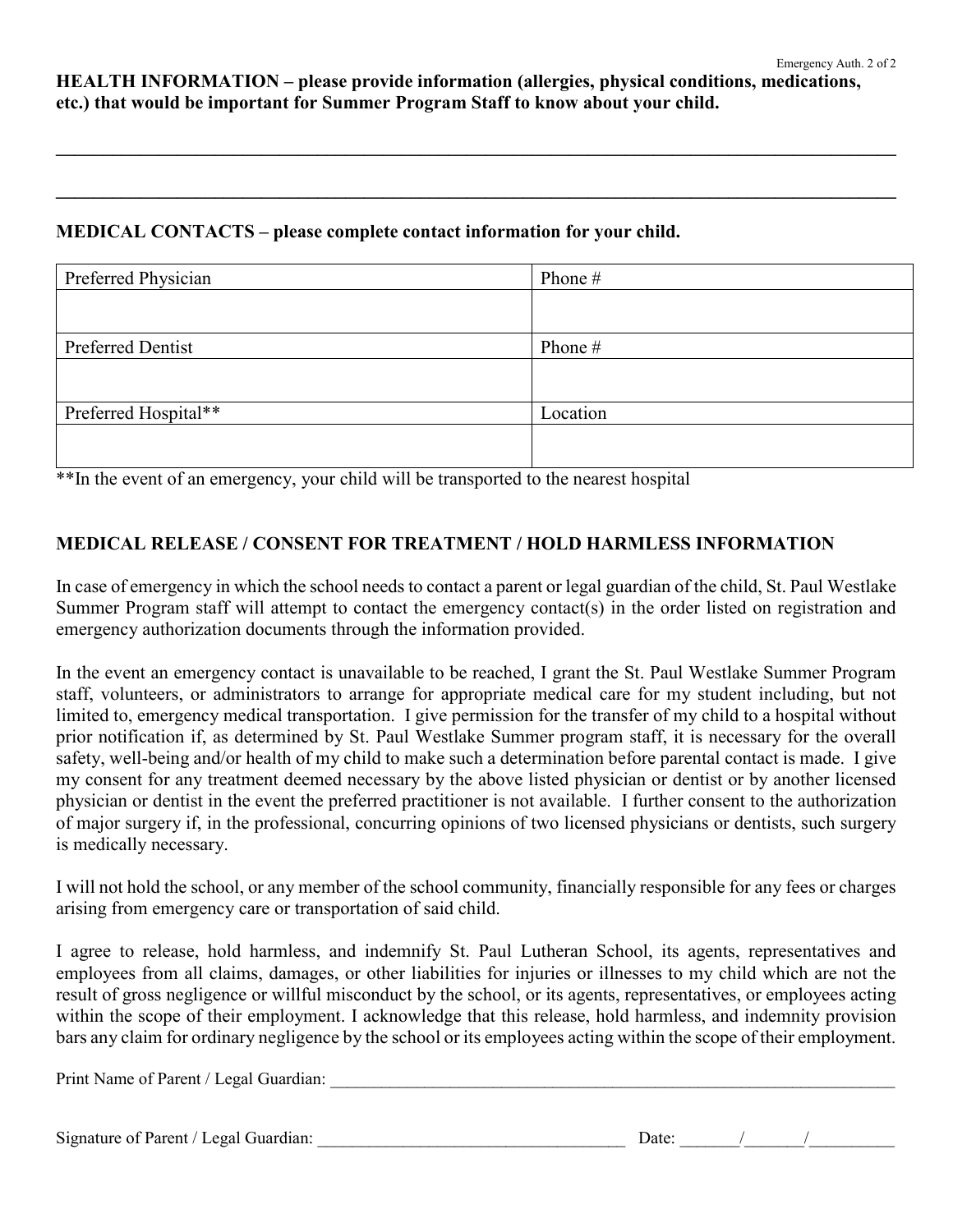

# **Summer Camp Field Trip Permission Slip Grades 1st – 8th Only**

Part of the St. Paul Westlake Summer Program is the incorporation of local field trips for students in the Summer Camp  $(1<sup>st</sup>-6<sup>th</sup> grade) program.$  A local field trip is one that travels no further than 50 miles from the campus of St. Paul Westlake. Our field trips may include, but are not limited to: Local recreation centers, swimming pools / aquatic facilities, parks, beaches, shopping malls, movie theaters, bowling alleys, arcades, yard sales, restaurants, stores, shops, markets, and other public places of recreation or business. These field trips are supervised by Summer Program staff and, when needed, parent chaperones. The costs of these field trip experiences are covered through the Summer Program fees but your child may bring additional money at the discretion of the parent/legal guardian.

As a convenience to our Summer Camp families, we extend this permission slip that will suffice for all planned local field trips that are coordinated by the St. Paul Westlake Summer Program staff.

By signing this permission slip, I, as parent/legal guardian, for the child named below grant permission for my student to attend any local field trip organized by the St. Paul Westlake Summer Program staff. Unless other arrangements are made prior to the field trip, I give permission for my student to travel to and from campus through the transportation arranged and/or provided by program staff. This transportation may include, but is not limited to, parent volunteer drivers, public transportation (RTA Rapid or Bus), school bus, teacher vehicles, school rented vehicles, or private bus company.

Acting on behalf of my myself and my child, I hereby waive any and all claims for damages of any kind against St. Paul Westlake Summer Program staff, volunteers, or administrators and further agree to indemnify and hold harmless the St. Paul Westlake Summer Program staff, and their officers, employees, and agents from and against any loss, claim, damage, or liabilities arising out of or related to my child's participation in field trip activities (including transportation of my child to and from field trips), the conduct of my child during such field trip activities, or any medical emergencies involving my child that arise during such field trip activities. In the event of a medical emergency involving my child during field trip activities, I hereby authorize the St. Paul Westlake Summer Program staff, volunteers, or administrators to administer any reasonable and necessary first aid and to seek emergency medical treatment, understanding that St. Paul Westlake Summer Program staff, volunteers, or administrators will contact me or a designated emergency contact as soon as practicable. I understand that St. Paul Westlake Summer Program staff, volunteers, or administrators will be responsible for any costs, expenses, claims, or liabilities related to emergency medical treatment. Prior to the field trips, I will inform Summer Program staff of any special medical issues my child might have.

I understand that my son/daughter is expected to obey the instructions of the St. Paul Westlake Summer Program staff, volunteers, or administrators as well as any person in authority at the location of the field trip. Should my child not follow rules, regulations, and instructions of staff, they may be restricted from participation in field trip opportunities.

Name of Child: \_\_\_\_\_\_\_\_\_\_\_\_\_\_\_\_\_\_\_\_\_\_\_\_\_\_\_\_\_\_\_\_\_\_\_\_\_\_\_\_\_\_\_\_\_\_\_\_\_\_\_\_\_\_\_\_\_\_\_\_\_\_\_\_\_\_\_\_\_\_\_\_\_\_\_\_\_\_\_\_\_\_\_\_\_ Print Name of Parent / Legal Guardian: \_\_\_\_\_\_\_\_\_\_\_\_\_\_\_\_\_\_\_\_\_\_\_\_\_\_\_\_\_\_\_\_\_\_\_\_\_\_\_\_\_\_\_\_\_\_\_\_\_\_\_\_\_\_\_\_\_\_\_\_\_\_\_\_\_\_ Signature of Parent / Legal Guardian: \_\_\_\_\_\_\_\_\_\_\_\_\_\_\_\_\_\_\_\_\_\_\_\_\_\_\_\_\_\_\_\_\_\_\_\_ Date: \_\_\_\_\_\_\_/\_\_\_\_\_\_\_/\_\_\_\_\_\_\_\_\_\_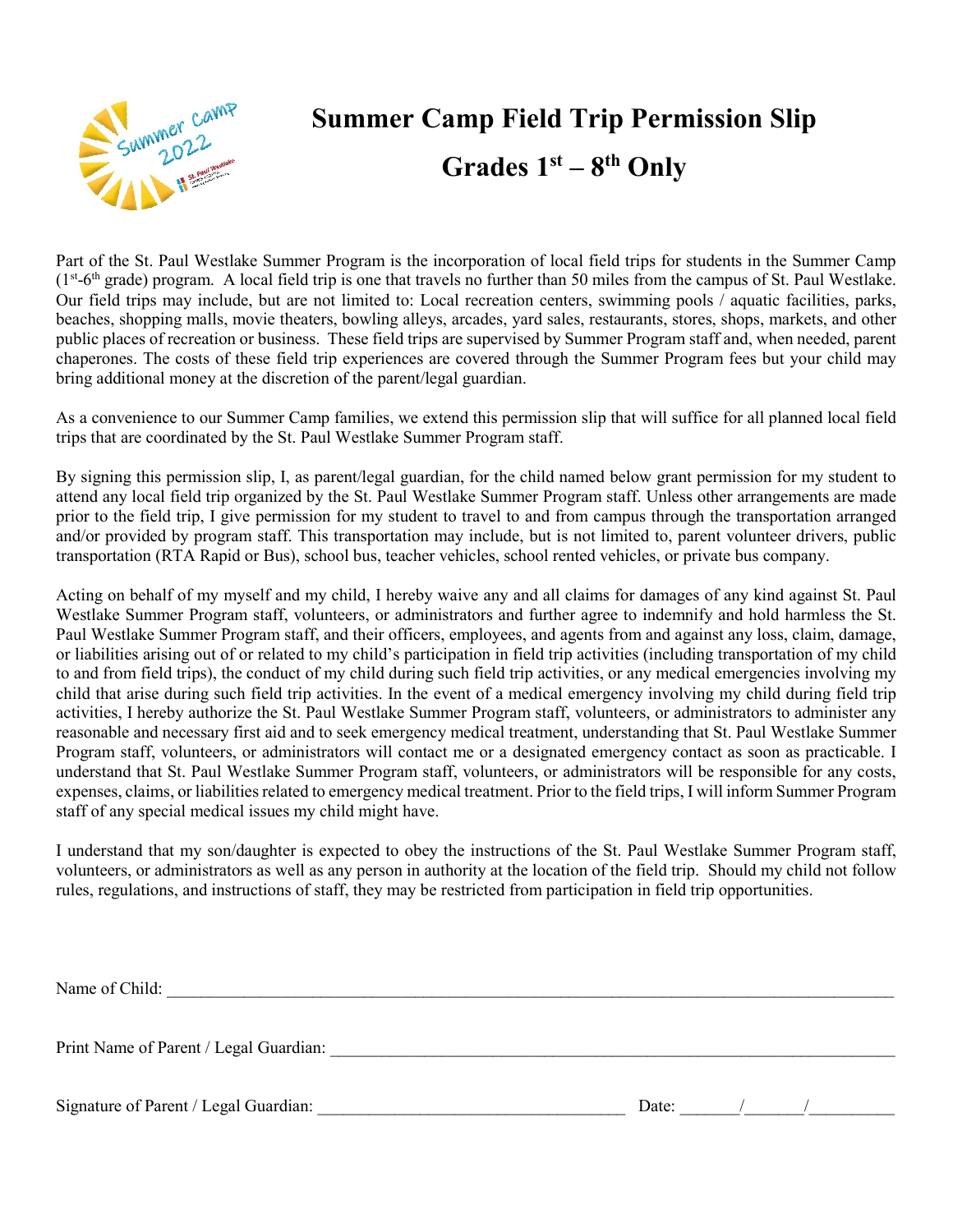

## **2022 SUMMER PROGRAM ANTICIPATED USE SCHEDULE & FEES**

Please identify with (X) the weeks that your child will be attending summer camp. This information will assist us in being good stewards with staffing and confirmation of field trip attendance. If there are any changes to the schedule, please notify Jennifer Becker as soon as possible.

| Name of Child |                               |            |
|---------------|-------------------------------|------------|
| June 7-10     | June $27$ -July 1             | July 18-22 |
| June 13-17    | July 5-8 (Camp closed $7/4$ ) | July 25-29 |
| June 20-24    | July 11-15                    | Aug $1-5$  |

#### **SUMMER PROGRAM FEES INFORMATION**

| 1 Child per week    | \$200 (\$40/day)  | Drop-off is at $7:00$ am / Pickup is by 6:00pm                       |
|---------------------|-------------------|----------------------------------------------------------------------|
| 2 Children per week | \$360 (\$36/day)  | A late pickup fee of \$5 is assessed up to 6:05pm                    |
| 3 Children per week | $$450$ (\$32/day) | and then charged at a rate of $\frac{1}{\text{min}}$ . after 6:05pm. |

Full payment is due, per child, at the beginning of the week. Make checks payable to St. Paul Westlake.

- Registration for camp opens April 11th, 2022 and closes when camp is full. Camp registration is on a first-come, first-served basis and preference is given to students who commits to full-week attendance.
- Registration is complete when all forms, plus the first week \$200 fee per student deposit is received by the summer program staff.

I understand and agree to the summer program fees and payment requirements:

Signature of Parent / Legal Guardian:  $\Box$  Date:  $\Box$  /